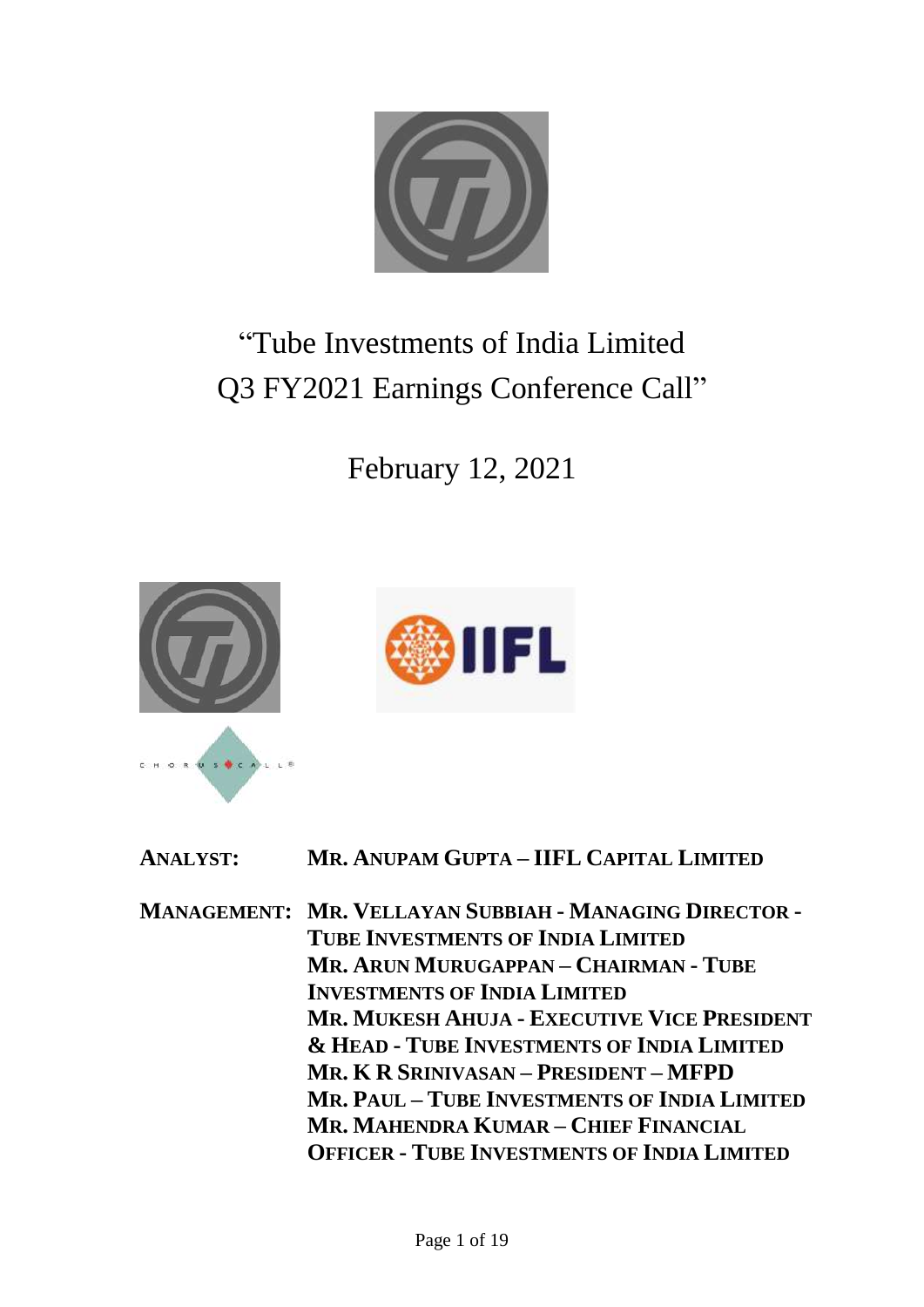

**Moderator:** Ladies and gentlemen, good day and welcome to the Q3 FY2021 Earnings Conference Call of Tube Investments of India Limited. This call is hosted by IIFL Capital Limited. As a reminder, all participant lines will be in the listen-only mode and there will be an opportunity for you to ask questions after the presentation concludes. Should you need assistance during the conference call, please signal an operator by pressing '\*' then '0' on your touchtone phone. Please note that this conference is being recorded. I now hand the conference over to Mr. Anupam Gupta from IIFL Capital Limited. Thank you and over to you Mr. Gupta.

**Anupam Gupta**: Thanks Margaret. Good morning everyone and welcome to the post results conference call for Tube Investments. From the management we have entire team joining us for the call led by Mr. Vellayan Subbiah who is the Managing Director, we also have Mr. Arun Murugappan who has taken over as the Chairman of the company recently, we have respective business heads Mr. Mukesh Ahuja, heading the tubes business, Mr. Srinivasan who heads the metal forming business, Mr. Paul heading the cycle business and we have Mr. Mahendra Kumar who is the CFO. We have finance team also joined led by Mr. Ramanujam. So, I will hand over to Mr. Vellayan for further comments and then take over for the Q&A. Over to you Sir.

**Vellayan Subbiah**: Thanks Anupam and good morning everybody. Just quick highlights for the quarter, our revenue for the quarter was at Rs.1309 Crores compared with Rs.976 Crores in Q3 of last year, our profits before tax before exceptional items was at Rs.145 Crores and that is the growth of 53% over the same period last year. Return on capital employed was at 26% compared to 20% for the previous year same period, also the good news is that we continue to keep a very high free cash flow, PAT ratio and this quarter we generated free cash flow of Rs.130 Crores. The company also declared an interim dividend of Rs.2 per share. For the first time this quarter the company has actually gone to negative working capital. The PAT for the quarter was Rs. 107 Crores versus Rs. 78 Crores for the corresponding period last year.

> In the individual businesse segments, engineering had a very strong quarter, revenue was Rs.733 Crores compared to Rs. 502 Crores, , and the PBIT was Rs. 102 Crores against Rs. 60 Crores. Cycles and accessories also had a very strong quarter with a revenue of Rs. 234 Crores as against Rs. 146 Crores and PBIT was Rs.15 Crores compared with Rs. 1 Crore in the same quarter last year. In Metal forms, the one area that was not as strong was railways, but overall revenue was Rs. 393 Crores versus Rs. 370 Crores in the same quarter last year and PBIT was Rs. 46 Crores as against Rs. 33 Crores in the same quarter last year. This quarter for consolidated results we also have one month of CG Power results., So including that our consolidated revenue was Rs. 1700 Crores as against Rs. 1087 Crores and profit was at Rs. 159 Crores as against Rs.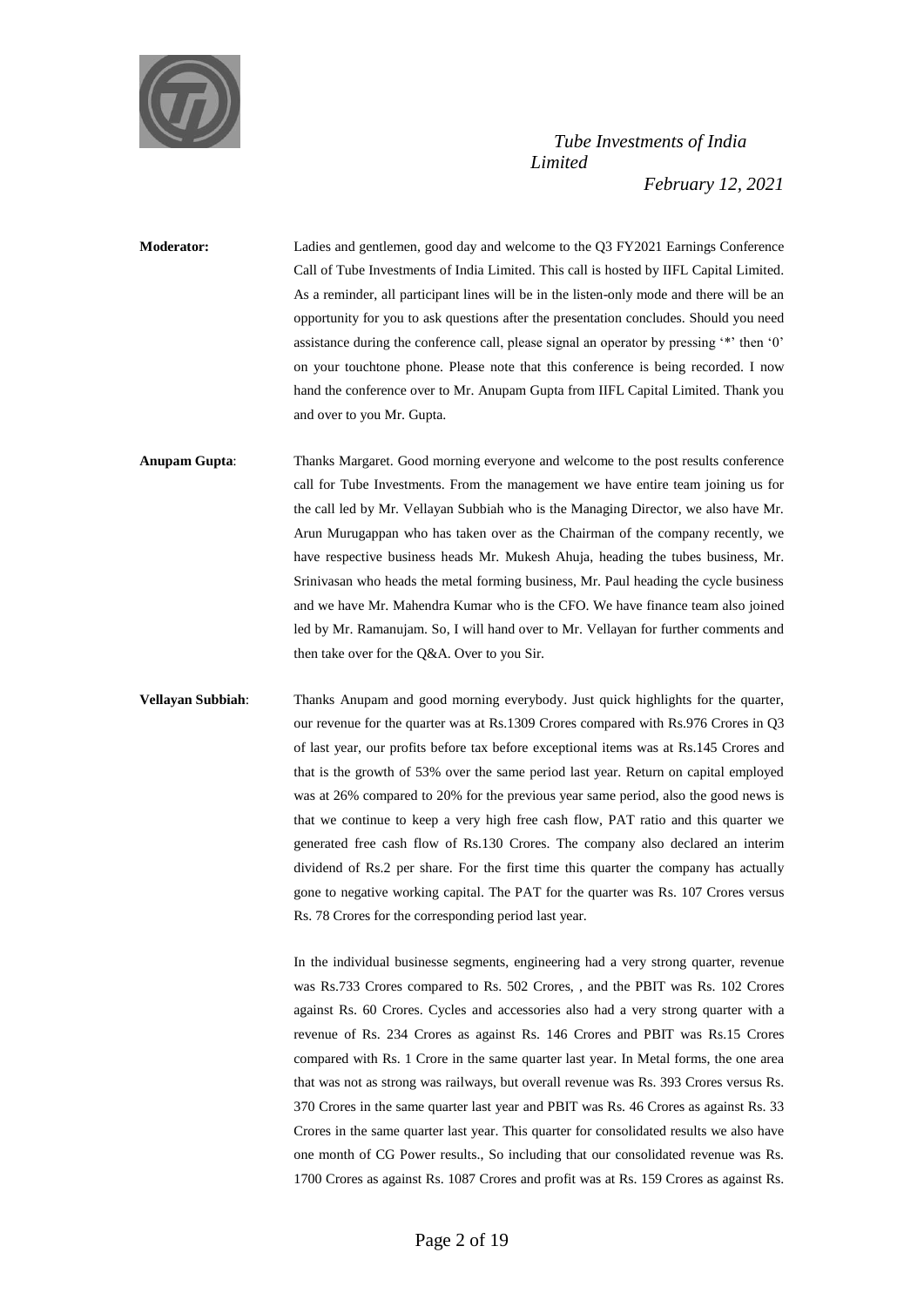

99 Crores. As you all know we acquired controlling stake of 53.16% in CG Power and Industrial Solutions during the quarter. The revenue for CG Power for December 2020, is Rs. 276 Crores and PBT was Rs.7 Crores. Our subsidiary Shanthi Gears had revenue of Rs. 65 Crores versus Rs. 58 Crores in the corresponding quarter and PBT of Rs. 10 Crores versus Rs. 8 Crores in the corresponding quarter.

So, commenting on the financial results Mr. M.A.M Arunachalam Chairman of TII also said, TII delivered strong results driven by the overall revival of the economy and easing on the lockdown restriction due to COVID-19. The company is witnessing improved performance in most of the segments and expects the momentum to continue as the economy has started showing signs of revival. So that is a quick summary on the quarter. So, let me stop with that to turn it over to the audience's question.

**Moderator**: Thank you very much. We will now begin the question and answer session. The first question is from the line of Niket Shah from Motilal Oswal AMC. Please go ahead.

- **Niket Shah**: Thanks for the opportunity and congratulations on yet a good set of quarter to the entire team. I have a few questions. First if you can give us a brief sense of how much was the volume growth across segments because this quarter would have seen substantial amount of realization growth as well?
- **Vellayan Subbiah**: Obviously we do not give data in too much granular details, Mahendra can share it just for overall aggregate level across engineering.
- **Mahendra Kumar:** It is shared in the segment results in terms of the total revenue, but in terms of volume cycles had a very good growth of close to about 70% year over year in terms of volumes, engineering also had pretty strong growth including large dia and also the CDW tubes. The overall growth in this segment was anywhere between 28% to 50% and in metal form products also it ranges anywhere between, leaving aside the railways, 10% to 30%.
- **Niket Shah**: Sure, that is very helpful. The second question was on the metal form part of the business, if you have to look at the Y-o-Y numbers, the growth appears to be lower compared to the other businesses, is it largely on account of railways itself or because there are other categories like door panels, fine blanking industrial chain, assuming all of them would have done far better in this quarter so is it just on account of railways that the growth is lower or is there something else that we should be looking?
- **Vellayan Subbiah**: Yes, accurate, actually railways was the biggest lapse in growth.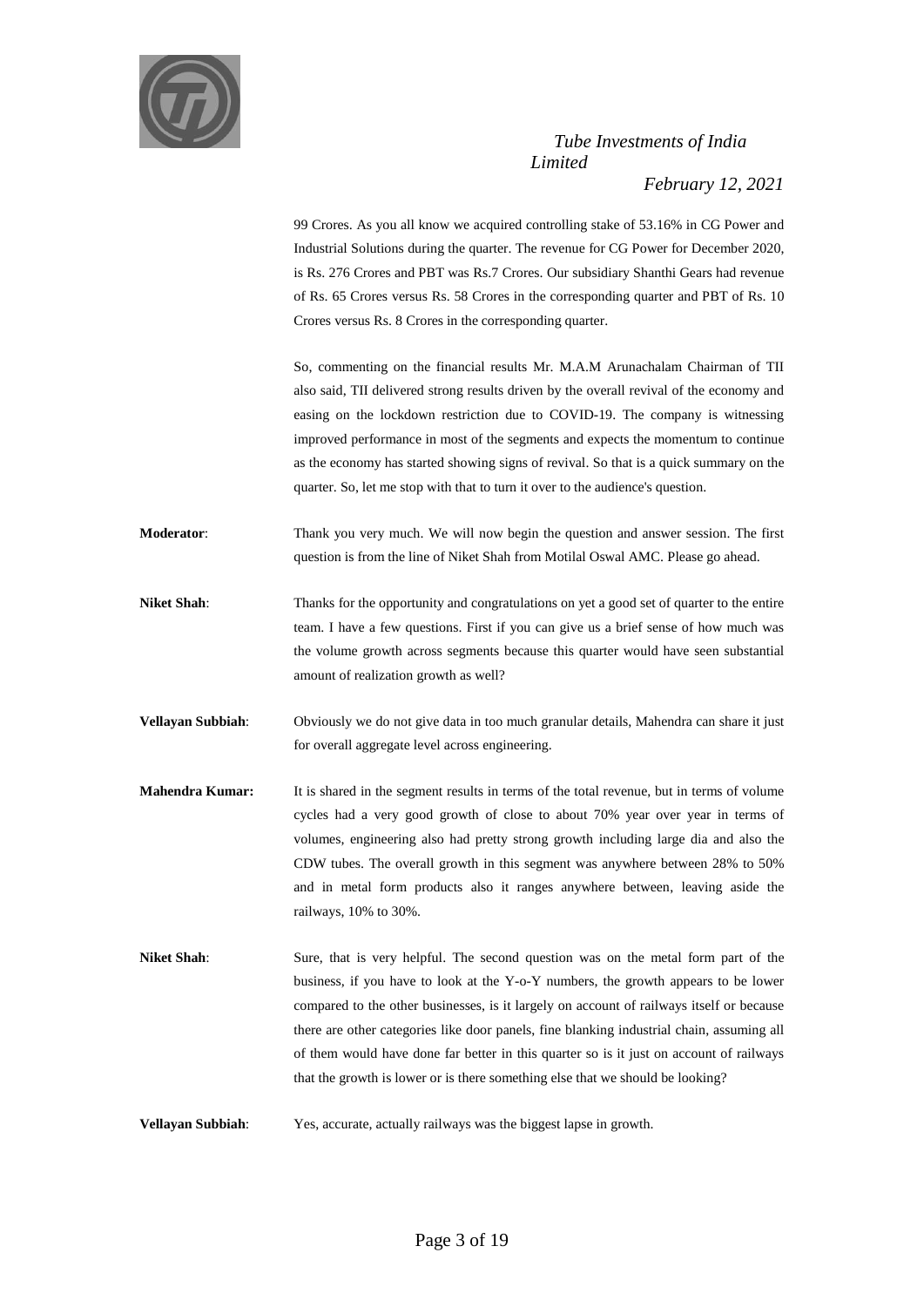

- **Mahendra Kumar:** There are a few new businesses also which are clubbed under this but that is not a big number. It is mainly railways.
- **Niket Shah**: The last question was on the PLI scheme which the government has rolled out, how are you looking at that as an opportunity from your perspective, that is the final question. Thank you.
- **Vellayan Subbiah**: We are evaluating that and I do not think we have an answer for it now. We are looking at both sides which is like our existing businesses if there are any adjustments we need to do or other new things that we can get into., But we do not have a perspective on that yet and I think the next quarter perhaps we can have a better perspective on that.
- **Niket Shah:** Perfect Sir. I will come back in queue for more questions. Thank you.
- **Moderator**: Thank you. The next question is from the line of Sujit Jain from ASK Investment Managers. Please go ahead.
- **Sujit Jain**: Hello team and congratulations on a good set of performance some remarkable improvements both in TII and as well as the turnaround in CG that you are on. I have few quick questions you can just note them down. In media, there are articles that TI could be looking to enter into auto manufacturing. CG power, obviously few steps at a time, but if I look at the competition, competition is already moving in the direction of opex as an opportunity. These are the templates they are developing worldwide and taking those used cases putting sensors on equipment and have started selling those solutions for IOT based, so directionally eventually how does the group look forward to. Retail HT motors there will be a non-compete agreement between CG and Crompton Greaves, when does that get over and if there is a thought that if you can launch them that was a very strong segment for the erstwhile company and in the CG power call that you did post acquisition you had spoken that you will update on the contingent liability of overseas business, I missed the opening remarks, but if you have some remarks here. Thank you.
- **Vellayan Subbiah:** Thanks so much for the questions. What I would request is that here we stay focused on TI questions, after April quarter we may start doing CG calls as well, but otherwise it gets confusing with lot of CG questions coming in here as well, so that would be our preference. So, first to address the TI question, yes, we are entering the electric threewheeler business. So basically, we are going to start manufacturing and selling electric three wheelers and so that will be around perhaps December to January timeframe. Just a quick response like I said all the CG strategic stuff I would just say you can really move and kind of address more on CG call. I think from a TI perspective just suffice to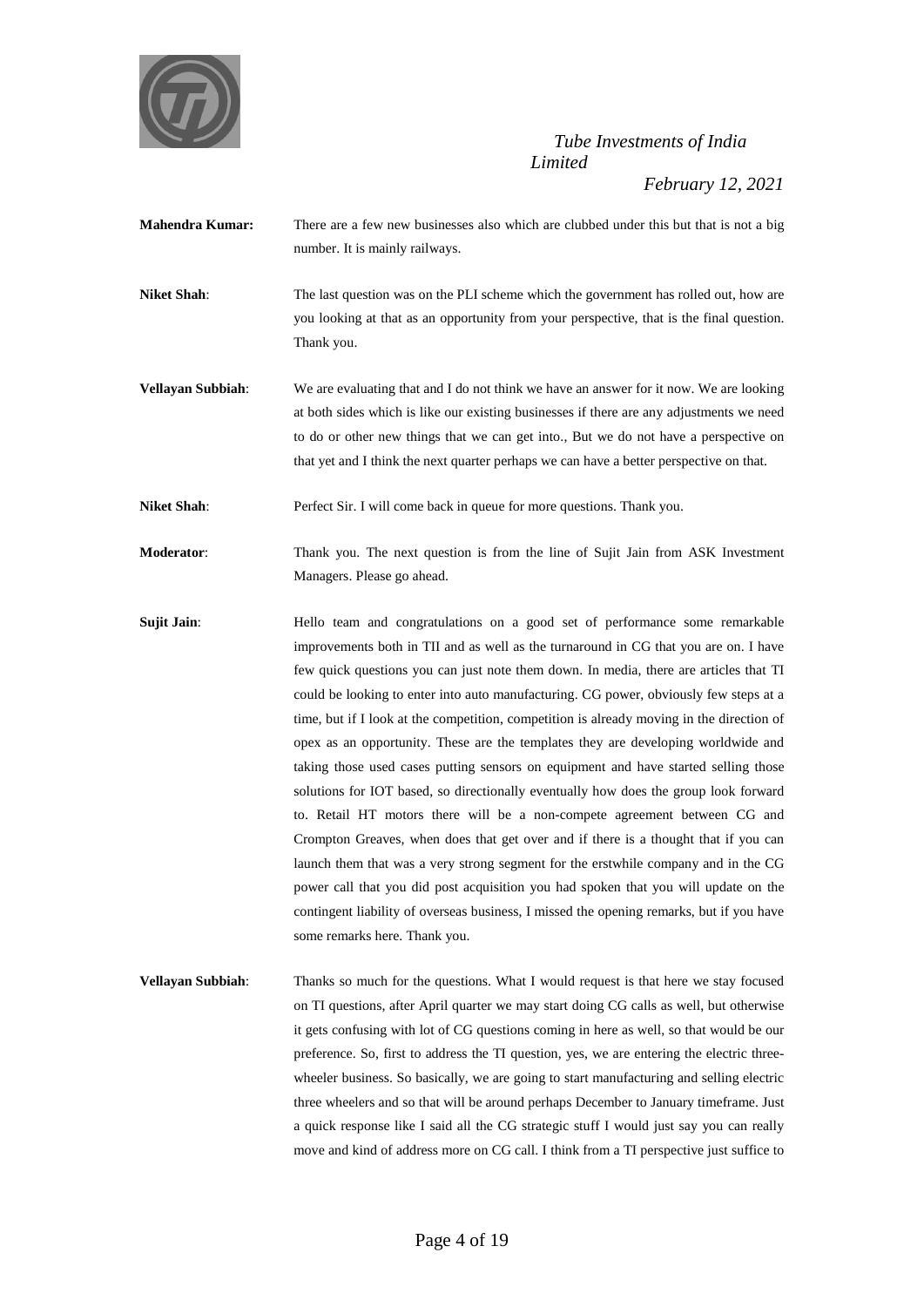

*February 12, 2021*

say that we are more than satisfied with the rate at which we are seeing performance coming back at CG to those early days.

Sujit Jain: Appreciate that. In three wheelers, if you can just elaborate whose technology you are going to deploy is it in-house and the battery sourcing etc?

**Vellayan Subbiah**: So obviously we would not be discussing component level., The technology is a combination of in-house plus we partnered with the Korean firm on the design.

**Sujit Jain:** Okay and one quick question is on the cycles business, the opportunity that is there overseas in fitness bikes which are high-end bikes, anything that we are doing to tap into that.

**Paul:** I head bicycle business, what we do is we are very much on exports, this year almost will be like four times the volumes of last year in export and we are taking a very aggressive approach for the next four years on selective market, on medium to high end bikes and we believe that will form a very big cornerstone of our cycles in terms of driving the topline growth as well as the bottomline growth and we are actually at the back end pretty much on facilities that will help us towards growth.

**Sujit Jain:** Thank you. Good luck.

**Moderator**: Thank you. The next question is from the line of Akshay Bhor from Premji Invest. Please go ahead.

**Akshay Bhor**: My first question is regarding your role in some of the other group entities, what is that mean for your engagement and tenure and involvement, can you just give us some color on that?

**Vellayan Subbiah**: Thanks. Good question and I think it has come up in different ways in the past calls as well and I think our perspective remains the same. I have always said even prior to Mr. Murugappan's retirement last November, that there will be a slightly expanded kind of role that I will play and so I think you are referring to kind of the role in Chola as well, so basically both the teams, that I work for extended periods of time, and so yes I will be providing supervisory oversight there as well. I do not see that kind of taking away from the role at TI and obviously with all three companies over time we will look at succession planning, but my role in TI will continue as I have always said for the foreseeable future.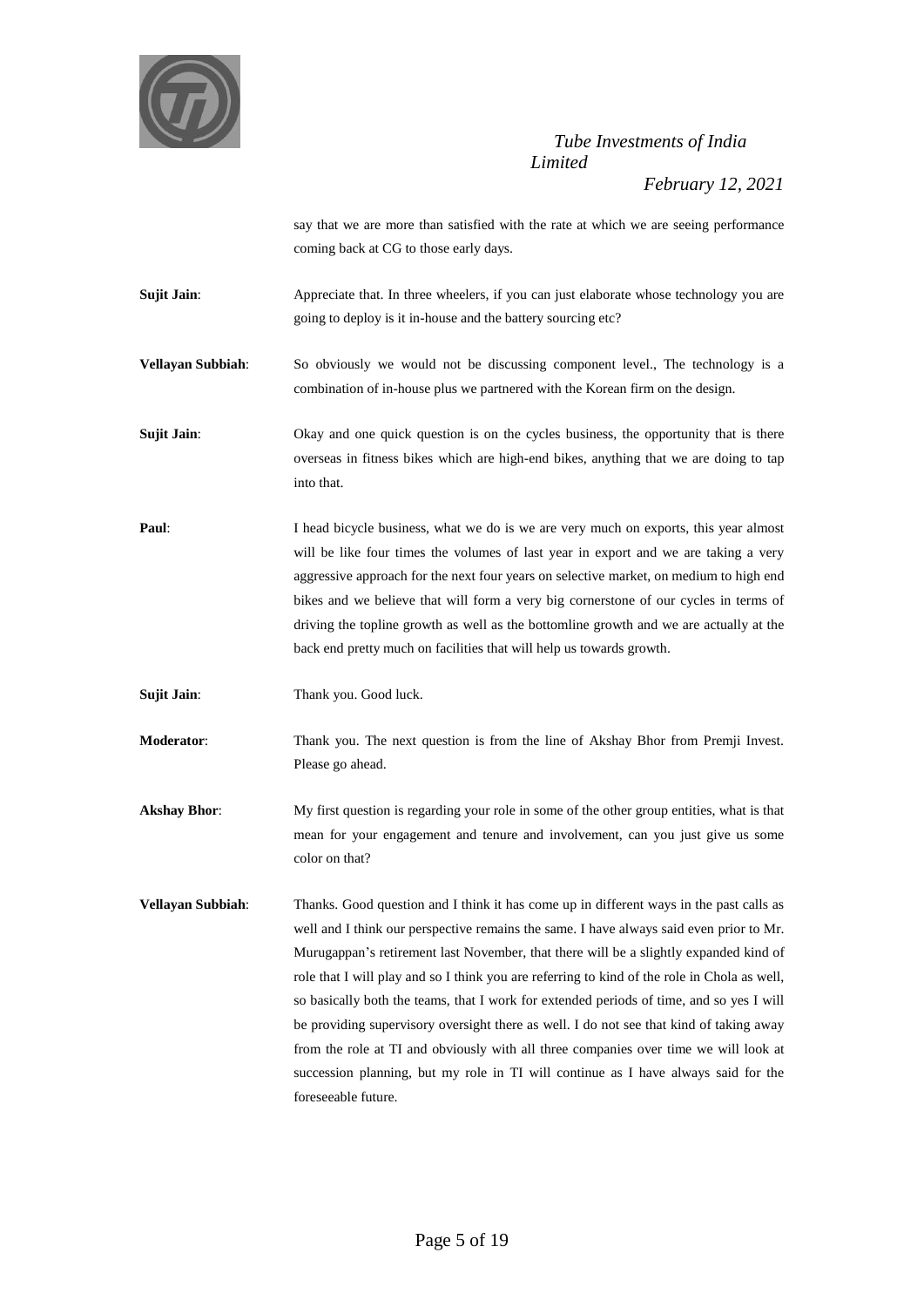

*February 12, 2021*

- **Akshay Bhor**: Sounds good and just a clarification on the electric three-wheeler vehicle on opportunity side, would you be like competing against some of your customers in their existing businesses and does that like how does that like balance play out well?
- **Vellayan Subbiah**: Honestly you see it is an environment where we do not see kind of too much against any of our existing customers especially not in the businesses that they are in, we do not supply too much into the three-wheeler space today.
- **Akshay Bhor**: Got it. Thank you.

**Moderator**: Thank you. The next question is from the line of Susmit Patodia from Motilal Oswal AMC. Please go ahead.

- **Susmit Patodia:** Good morning everyone and congratulations on a phenomenon quarter. It is quite commendable that you have negative working capital. I think it is quite a big achievement. First question, if you could give us some update on the lens venture?
- **Vellayan Subbiah**: Thanks, and hope you were doing well. The lens venture like we told you basically got slowed down because we are using all Korean equipment and the guys who have to install the equipment basically had a challenge because they have not been able to come here during COVID, so our sense is now that we will have somebody coming in this month. So we are basically producing in multiple operations except for the coating of the lenses themselves, but we are hoping that by next month we will have coating in place as well in which case I think very shortly after that we get to the capacity of the existing facility which is a half a million lenses a month so my sense is that we should be able to do that towards the end of April, May, June quarters and then basically if we do that and are able to maintain quality then we will start thinking about an expansion plan there, but basically like I said the only delay on that has been because the Korean equipment manufacturers were not able to come during this COVID period.

**Susmit Patodia:** So Q2 FY2022 should be a quarter of full ramp up and things go well then, the next steps in that?

**Vellayan Subbiah**: Yes, that is right.

**Susmit Patodia:** Okay and second thing, you are now embarking on this three-wheeler project and you have the lens to ramp up and you have CG Power so is there enough on the plate or there is more space on the plate to do something?

**Vellayan Subbiah**: I think we have always articulated kind of a path right Susmit, path has been like TI-1, TI-2, TI-3, where lens and three wheelers are part of the TI-2 and the things we have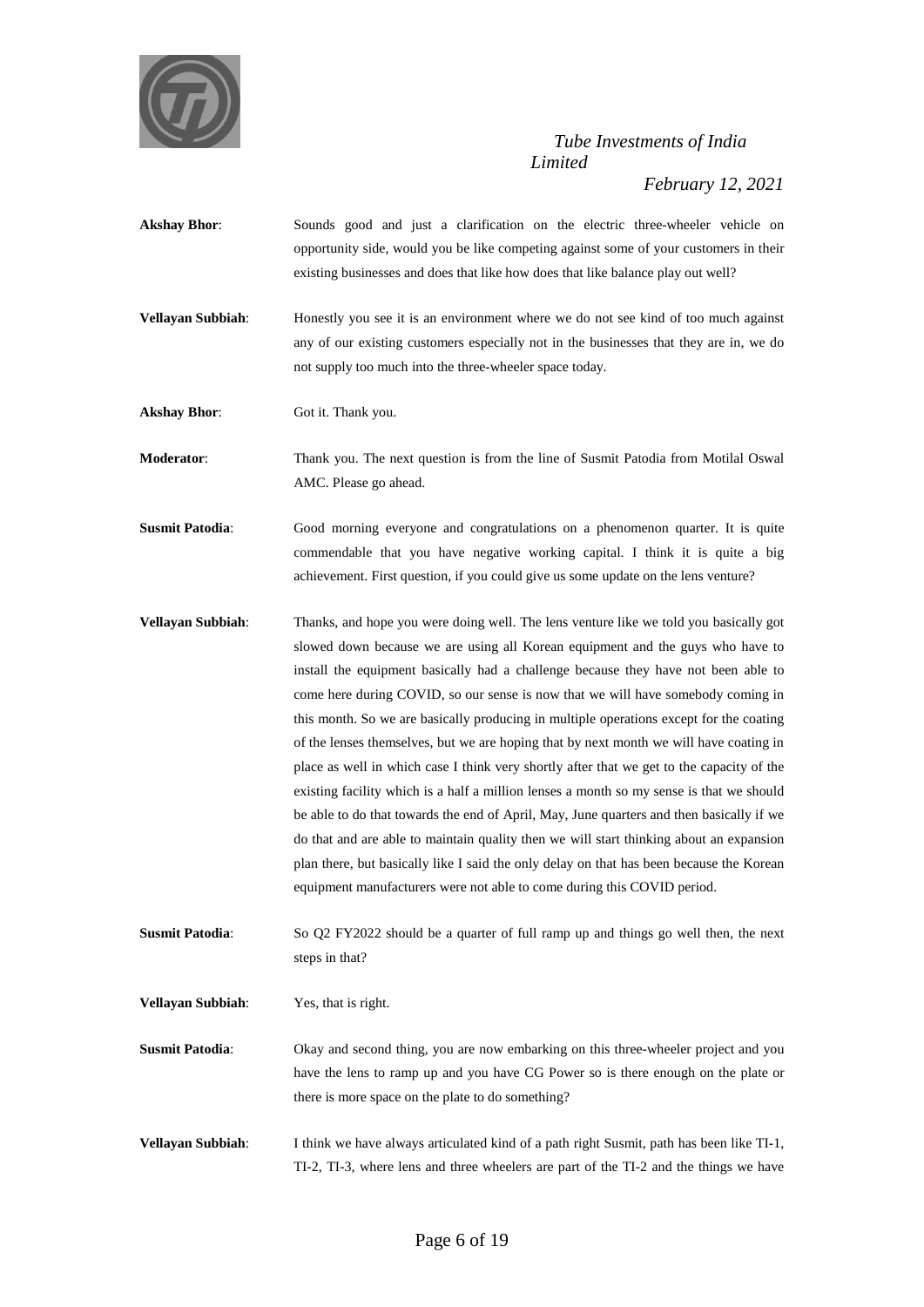

always said is that honestly kind of none of this stuff is on my plate actually right, it is all distributed in multiple plates, electric three wheelers is in KK Paul's plate, the lens business is on K R Srinivasan's plate and NS is running CG. So a lot of it is more from a bandwidth perspective, I think if we do not enhance capacity, we also need to show that we can grow and it is constantly a question of how much capacity we can enhance as a company and so a lot of what we are talking about internally from a talent perspective as well as how we build organizational capacity. I think that is where a large portion of our effort is focused, so honestly we have already articulated that both TI-2 and TI-3 have to be firing along with the TI-1 and hopefully over the next couple of years you can see that coming into reality and we can deliver numbers from those two as well. So that is really our intent. It does not mean obviously TI-3 is kind of Lean approach, so the one good thing is that once TI-1, when we can get leverage down in both companies, it is an approach that we are taking, it is basically not kind of just a one-off acquisition. We have to keep on acquiring over time but we would not do it and put too much stress on the balance sheet of the company and that is something we are very particular about. So, we do not want stress on our balance sheet and I think that this is a direction that we will continue.

- **Susmit Patodia:** Just to clarify what would be the timelines of three-wheeler business, when would be the first prototype?
- **Vellayan Subbiah**: You mean electric three wheelers?
- **Susmit Patodia**: Yes.
- **Vellayan Subbiah:** Now we already have working prototypes and like I said we have been working with the Korean design firm on this.
- **Susmit Patodia:** Correct.
- **Vellayan Subbiah**: Plan to go to market in the January timeframe.
- **Susmit Patodia:** And last question what is the net debt at books of TI?
- **Mahendra Kumar:** End of December it was about Rs.60 Crores.
- **Susmit Patodia:** Rs.60 Crores?
- **Mahendra Kumar:** Yes.
- **Susmit Patodia**: Okay, thank you and all the best and you have a great year ahead. Thank you very much.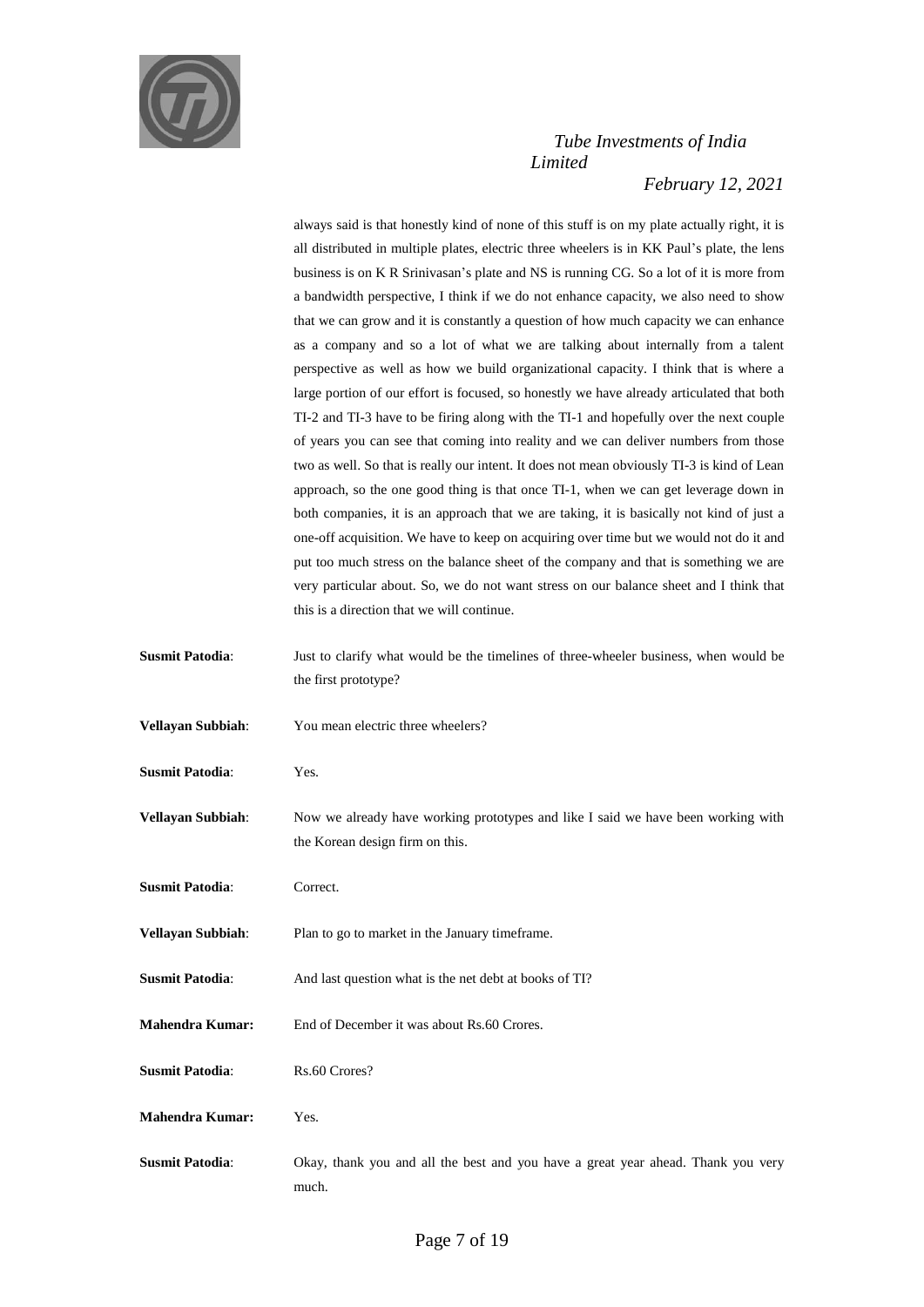

*February 12, 2021*

- **Moderator**: Thank you. The next question from the line of Abhishek Ghosh from DSP. Please go ahead. **Abhishek Ghosh**: Thanks for the opportunity. Just couple of questions, how should one look at the gross margin in the current quarter given sharp increase in commodity prices, is there an impact of that in the numbers?
- **Mahendra Kumar:** If you are referring to the commodity prices mainly the steel price increase, it will start reflecting from Q4 onwards and there will be some kind of a time lag in recovering it but during Q3 there was no significant impact because of the commodity price increase

.

- **Abhishek Ghosh**: Okay, Q4 we will see impact of RM we will have to negotiate with customers to kind of get that thing is that the way to do that.
- **Mahendra Kumar:** Correct. We have always been able to recover it, there could be some time lag but we should be able to manage.
- **Abhishek Ghosh**: Okay, great and in the metal form division, is there also an impact of export being a little weaker or in the other segments because of container availability and other things?
- **K R Srinivasan:** The exports have been slightly lower compared to last year in the industrial chain unit of course because of the overall global scenario due to COVID and there are some challenges in getting the containers also that is true, but the real issue in metal form is the slowdown in railways due to the railway coach factory have not ramped up their production which is likely to get corrected in the coming quarters.
- **Abhishek Ghosh**: If you also get clarity about the development and the truck body part of the business and the overall scrappage coming through how should one look at that part of the business?
- **Vellayan Subbiah**: I think obviously last year has not been great for overall CV space and as a result truck body also not grown much, so this coming year some of these businesses, will take a little while to pickup and we do not expect them to contribute to numbers in early days, but coming year we do see that we should be able to expand our business and this probably give you some estimates and numbers at the end of the year.
- **Abhishek Ghosh**: Okay and just one last question from my side, you are at just a barely with any net debt now most part of the CG cash outflow is already gone and you are generating close to Rs.100 Crores of cash every quarter, so how should one look at balance sheet more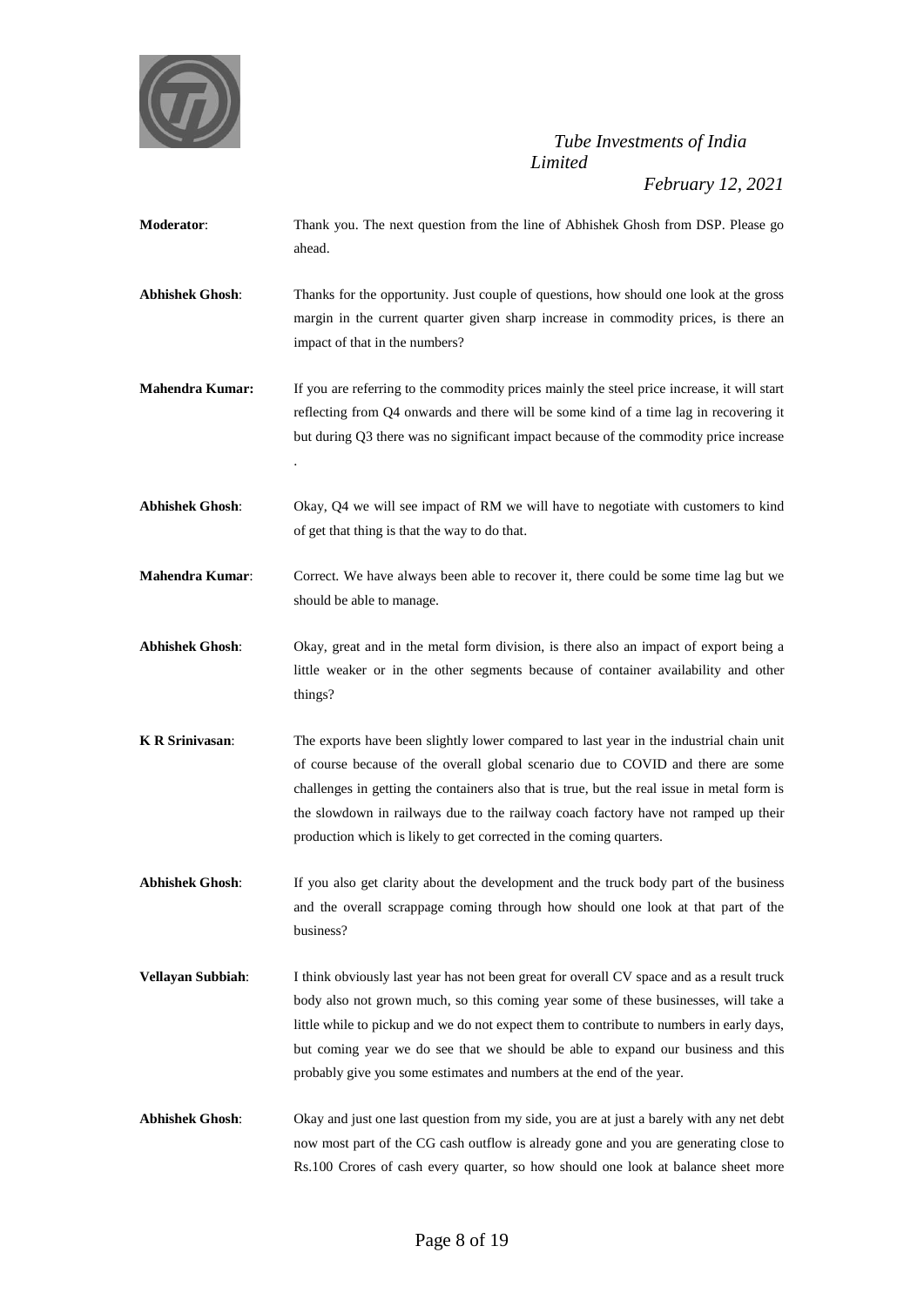

from a two year, three year perspective, from that perspective you can just give us a broad outlook?

**Vellayan Subbiah**: Abhi, how can one looks from managing?

- **Abhishek Ghosh**: Where I am coming from, the one part of the cash outflow to CG Power has already happened despite that you barely have any net debt now and you are also generating Rs.100 Crores kind of a cash flow every quarter now, so Rs.200 Crores goes into three wheeler, but that is just about two quarters of cash flow, so there will be a significant amount of cash flow generation over the next year and CG Power will also start to throw cash flows so how should one look at it? Are you already kind of evaluating or will you wait for some time to considerate the CG Power thing and then probably look at it how should one look at it in this segment?
- **Vellayan Subbiah**: Like we said right overall the thing is in our consol books we do not want too much leverage right now, what you have to look at again that this is a process and we are also learning. When we look at companies, like lot of guys who just do this, how they do it well, basically you need to it like investing business. We need to create a continuous pipeline, but timing could move on one quarter or two quarters, but if your question is, are we evaluating, we are always evaluating right, what I want to say explicitly is, we have said this before, we would not take too much debt because we do not want to have too much debt on our consolidated balance sheet. We would not do transactions that basically leverages us up too much and honestly to answer your question directly we are nowhere close to looking at any acquisition right now in any level of detail. As we said that, first what we wanted was for CG to fully consummate till we get very comfortable with CG and we get the debts down there, we are not going to make another acquisition.

**Abhishek Ghosh**: Okay so that is helpful.

**Mahendra Kumar:** CG free cash flow will have to be used for paying CG debt anyway because they have debt on their balance sheet.

- **Abhishek Ghosh**: So I think the relevant number to then look at is the consol debt and not the standalone net debt because you want group's overall net debt to be at manageable levels and then only look forward for futures, that is the way to probably look at it, is that correct?
- **Vellayan Subbiah**: That is a good way to look at it.,
- **Abhishek Ghosh**: Thank you so much and wish you all the best.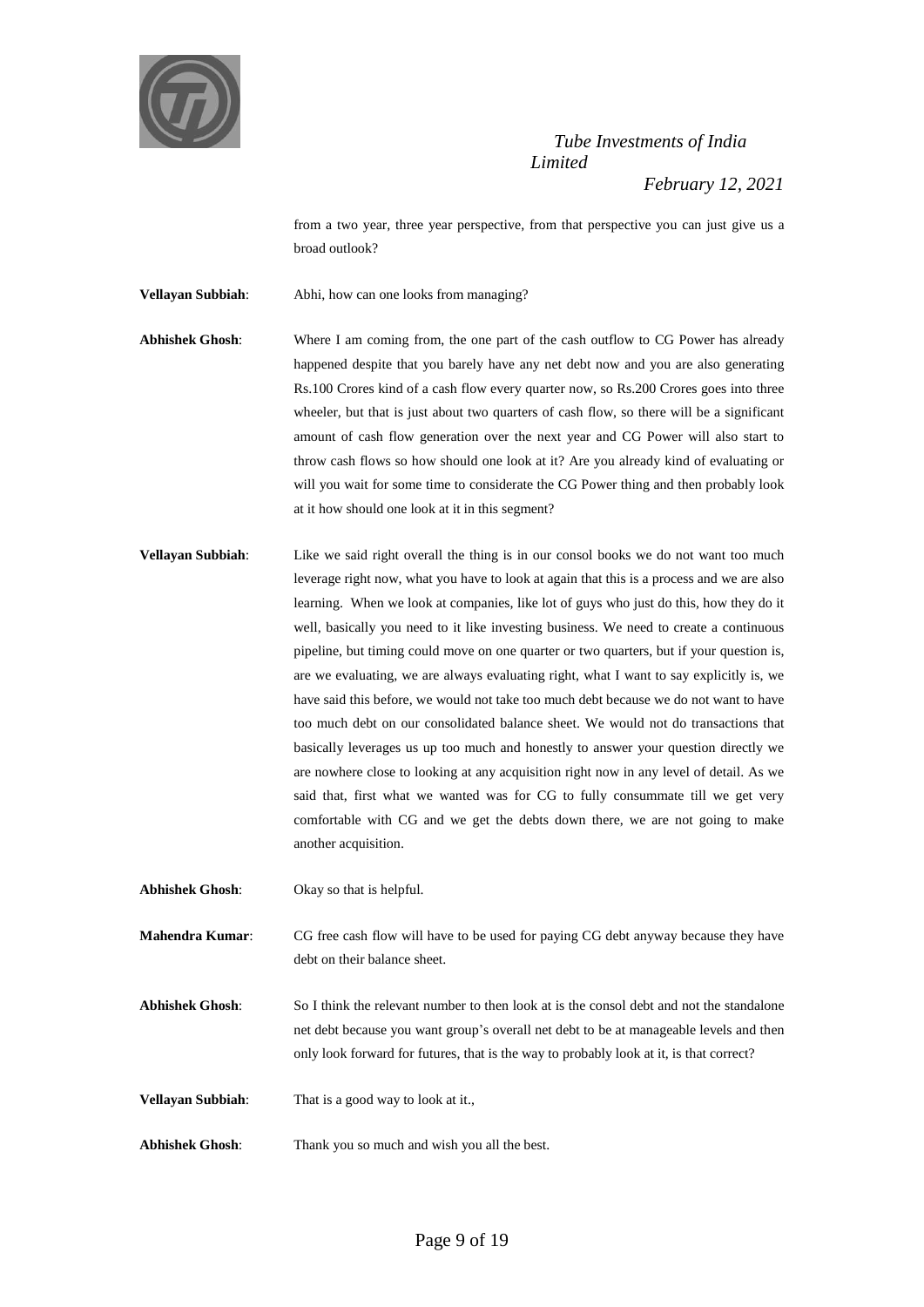

- **Moderator**: Thank you. The next question is from the line of Ashutosh Tiwari from Equitas. Please go ahead.
- **Ashutosh Tiwari**: Congrats on strong set of numbers. I have a question on engineering division, we have seen a very sharp increase in sales Y-o-Y, so is it driven by pickup in CV and construction equipment that we saw in the last quarter and even going ahead I think these sectors are expected to do further results, so can you expect this topline that we did in this quarter on these side, we can see some build up from here as well?
- **Vellayan Subbiah:** Mukesh, you want to answer that.
- **Mukesh Ahuja**: Yes, your observation is right especially during this quarter all the three segments that our Engineering business is in, automobile industry, construction industry as well as the exports, all the three segments has done pretty well and we hope that we are going to go forward. We will be doing well year-on-year, the base is already corrected a lot in this year so there is only a head room for growth available going forward.
- **Ashutosh Tiwari**: Okay so my question is that can we say even if we did in this quarter, can we built up from there as well because I think CV has obviously been higher than what the industry volume was in last quarter and probably construction equipment also can pick up from here so can you assume that this base is probably now remaining there and probably built up from that?
- **Mukesh Ahuja:** CV industry is expected to do well because government is also pumping lot of money on the construction industry and like we rightly said base is corrected too much already so there is only going to be growth going forward and there should be a bullish growth going forward that is what is our estimate.
- **Mahendra Kumar**: Do not take it as forward looking guidance.
- **Ashutosh Tiwari**: Secondly, on this we are developing products on engineering side, any update on that from what time we expect that to come?
- **Mukesh Ahuja:** So those product developments already is going as per our plan, we have already submitted the samples for new project what we are running and it is expected to get approved by Q1 or Q2 and beyond that our growth in the particularly new segment where we are investing, we will start clocking for Q2 and Q3.
- **Ashutosh Tiwari**: Q3 second half may be you will see some benefit of that coming soon?
- **Mukesh Ahuja**: Yes.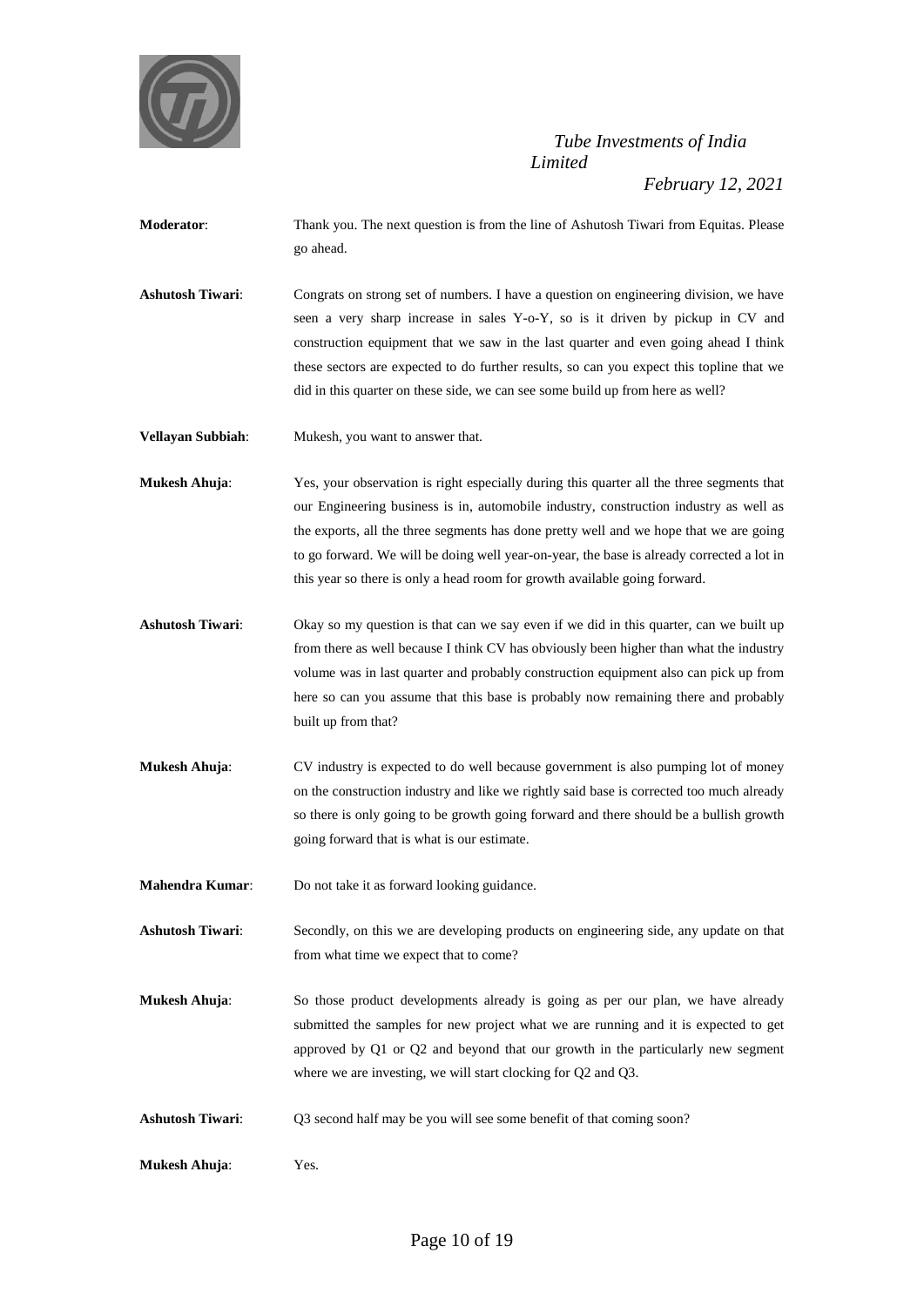

- **Ashutosh Tiwari**: And then on this lastly the margin part, I think margins have come down a bit on a quarter-on-quarter, is it because of the commodity pressure that we saw in this quarter or something mixed change is the reason?
- **Mukesh Ahuja**: Like Mahendra already explained, this quarter there is not much of impact because commodity prices have started coping up from Q4 basically very high, Q3 whatever impact was there which is already recovered and we could see a time lag in the Q4 but ultimately will get recovered fully that is what the arrangement we have with our customers.
- **Ashutosh Tiwari**: So my question was let us say Q2 to Q3 this prices growth we have seen margin competition in the heating division, so is that is the mix, change in mix?
- **Mukesh Ahuja:** Couple of things, one is mix and the second one is, quarter-to-quarter it is difficult to compare in this business, because there will always be some lead or lag in terms of price recovery so that may not be the right way to compare.
- **Ashutosh Tiwari**: Thanks a lot Sir and all the best.
- **Moderator**: Thank you. The next question is from the line of Aditya Bagul from Axis Capital. Please go ahead.
- **Aditya Bagul**: Congratulations on a great, great set of numbers. Sir my question is more in terms of our long-term outcomes right over the last two years you have sort of check marked our ROC, check marked our cash conversions and PBT margins, coming to the fourth point which is revenue growth, how do you see that as a trajectory you earlier highlighted that 8% to 10% would be sustainable sort of a growth momentum,? Have we seen a step up there in this quarter and is this the beginning of a higher growth trajectory?
- **Vellayan Subbiah**: Thanks for your question. Again revenue growth depends on what are you looking at standalone or consol right. Now basically the basic challenge in India is it is more driven by channel, another challenge like with the CG acquisition is that it is basically it ends up being a structured entity. If you look at it the way we have articulated it in TI-1, TI-2 and TI-3, so TI-3 like CG we are using free cash flow from the company to go and buy another entity, so unless that growth is seen as part of our overall entities growth, it bring the different lens to how we look at or evaluate the company's growth, so that is the first thing right. So you guys are going to think of how are you going to solve for that, you can basically take our ownership interest in CG however you want to think about it, but I think from an analytic perspective you need to think of how you are going to solve for that right, because clearly if you are going to take cash flow from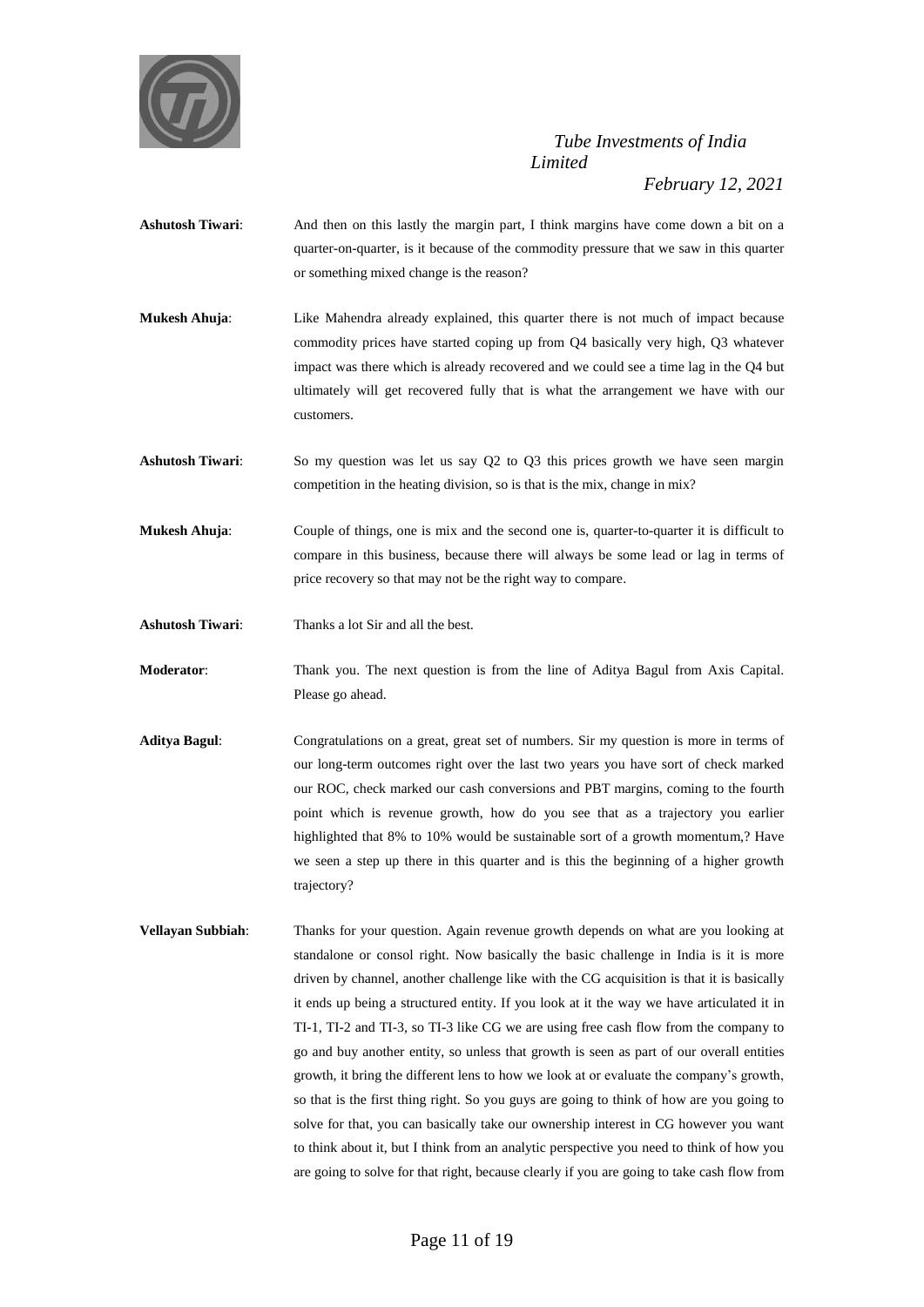

the main entity and use it for acquisition, we need to think if those acquisitions end up being standalone entities, how that kind of drives into the growth right. The growth drivers from like we said we have three engines of growth, the grows within TI-1 itself which is the organic businesses right and that can range from 6% to 8% over the cycle. Right now, obviously we are seeing more growth in that for a couple of reasons right, we have base effects also there because of really bad first quarter this year. So you are seeing some of that play in and the growth will sustain into next year and then basically like you said over the cycle we see TI-1 growth 6% to 8%, now TI-2 has not started kicking in yet, but believe the next year is that TI-3 will kick in with CG numbers, but how you choose to add that to your model I think it is something that you have to drive right it depends on how you would do it.

- **Aditya Bagul**: My question was more to do with TI-1 just wanted to understand you have seen the robust growth in cycles, athleisure has been a key focus area during the last 10 months and even within the engineering segment specifically for TI-1, are we seeing a step up?
- **Vellayan Subbiah**: It is a step up but we are also going to realize that TI-1 is a bit more cyclical so I do not want to kind of move away from the thought that over the long term putting too much more than 8% to 10% pressure on TI-1 I do not think is the right way to look at it, TI-2 has to kick in, TI-2 will be part of TI standalone but it has to kick in which is where the electric three wheelers come in, where lens comes in and those have not kicked in yet.
- **Aditya Bagul**: Understood sir, my second question is again trying to understand you have talked extensively about Japanese influencers driven TQM and productivity management where are we in the journey there and how do you see the next two years or three years?
- **Vellayan Subbiah**: I think it was very, very early, we have not even gone to kindergarten I think again we have been trying to work with Japan, unfortunately everything has got shutdown because they cannot travel here right now and so I think we are just waiting. The more we try and understand that it is just like an ocean that we have to basically drink from and so there is a lot to learn in that space and I just think it is highly exciting in terms of the prospect of what that can do for TI but I would just say that we are absolutely in our infancy in that area.
- **Aditya Bagul**: That is very encouraging to know. Thank you Sir and best of luck for the quarters to come.
- **Moderator**: Thank you. The next question is from the line of Vimal Gohil from Union AMC. Please go ahead.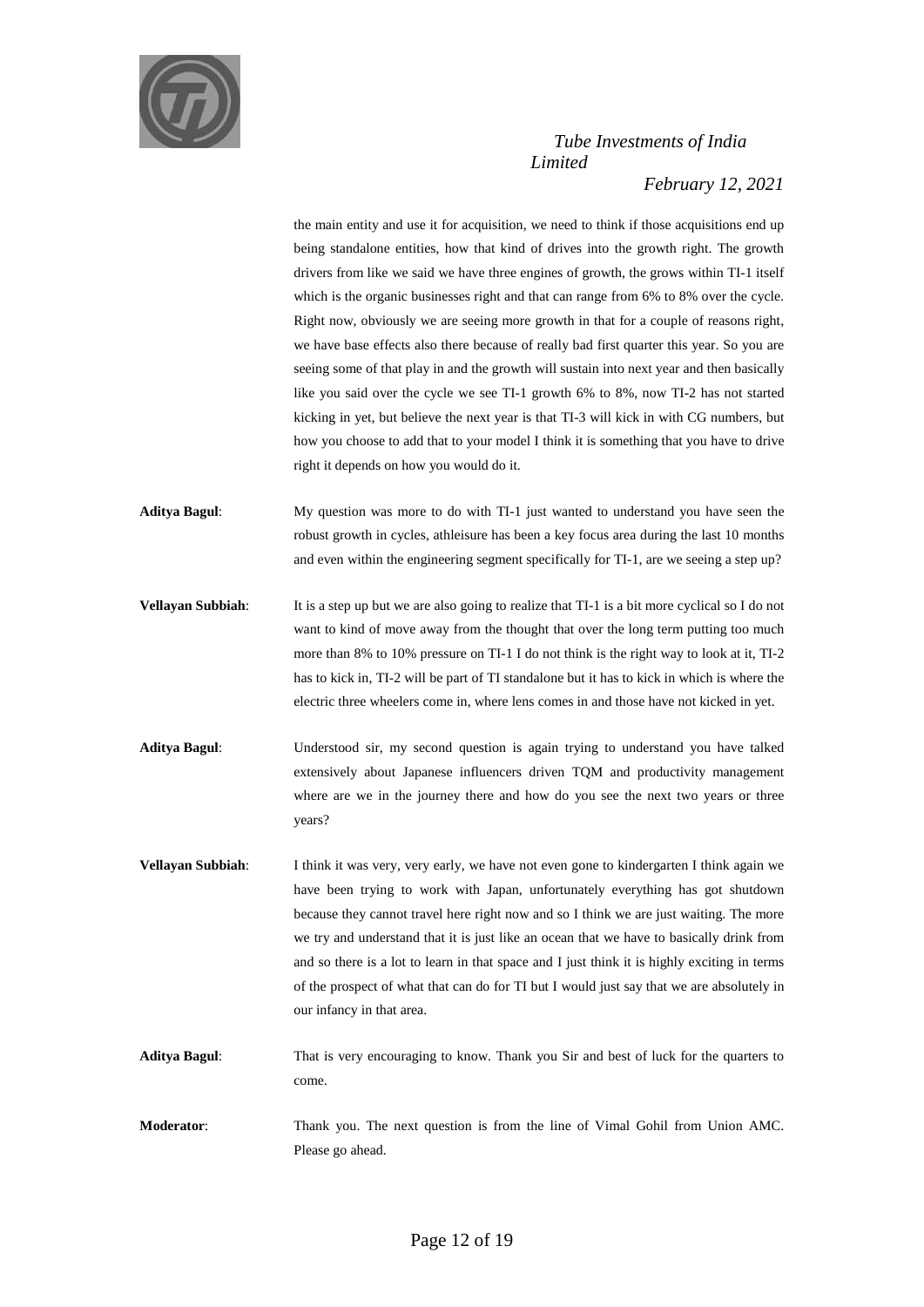

**Vimal Gohil:** Thank you for the opportunity and congratulations to Vellayan Sir and team for putting up this splendid performance. My question is firstly on TI standalone and just following up on Aditya's question. My question is on margins actually, the company is way past you know the 10% PBT that you had guided for, what would be the outlook there going forward clearly despite the revenue growth not supporting in FY2020 we still have achieved and over achieved that number on PBT front that is question one. The second question is on the lens business I think what you mentioned on the volumes that you are targeting or the production that you are targeting is 0.5 million a month, if I have not got it wrong.

**Vellayan Subbiah**: Right.

**Vimal Gohil**: And the third question that would be the negative working capital is it sustainable? I mean the fact is driving it, will it sustain on a negative trajectory going ahead as well and lastly we just comment on the metal forms business excluding the railways how it has grown? Thank you.

- **Vellayan Subbiah:** You asked me so many questions I have a very small RAM, I cannot remember all. PBT, are you saying I am expanding our target? We do believe that the PBT will expand over the next few years, we do not want particularly to set a target right now, but we do believe that we will be able to expand PBT. Okay your second question was on negative working capital. Honestly part of the challenge right now is that even if you want to buy steel you cannot buy steel like in the sense there is not enough available to go around right and so that is also basically driving down our working capital levels. I think we still have to determine what will be kind of a stable level whether it will settle like kind of close to zero or a number slightly above that I do not think we are going to go back Rs.300 Crores, Rs.400 Crores levels we used to be at, but it may settle a number slightly above this. This depends something into our model or something. The last question was MFPD is hurt by railways and to that I have already answered.
- **Vimal Gohil**: So, excluding the railways how is the metal performance done?

**Mahendra Kumar**: Like what I mentioned it is in the range of 10% to 30% and varies from segment to segment.

**Vimal Gohil:** Thank you so much Sir and we are looking forward to this a separate CG call maybe Q4 onwards. Thank you so much.

**Moderator**: Thank you. The next question from the line of Preeti R S from UTI Mutual Fund. Please go ahead.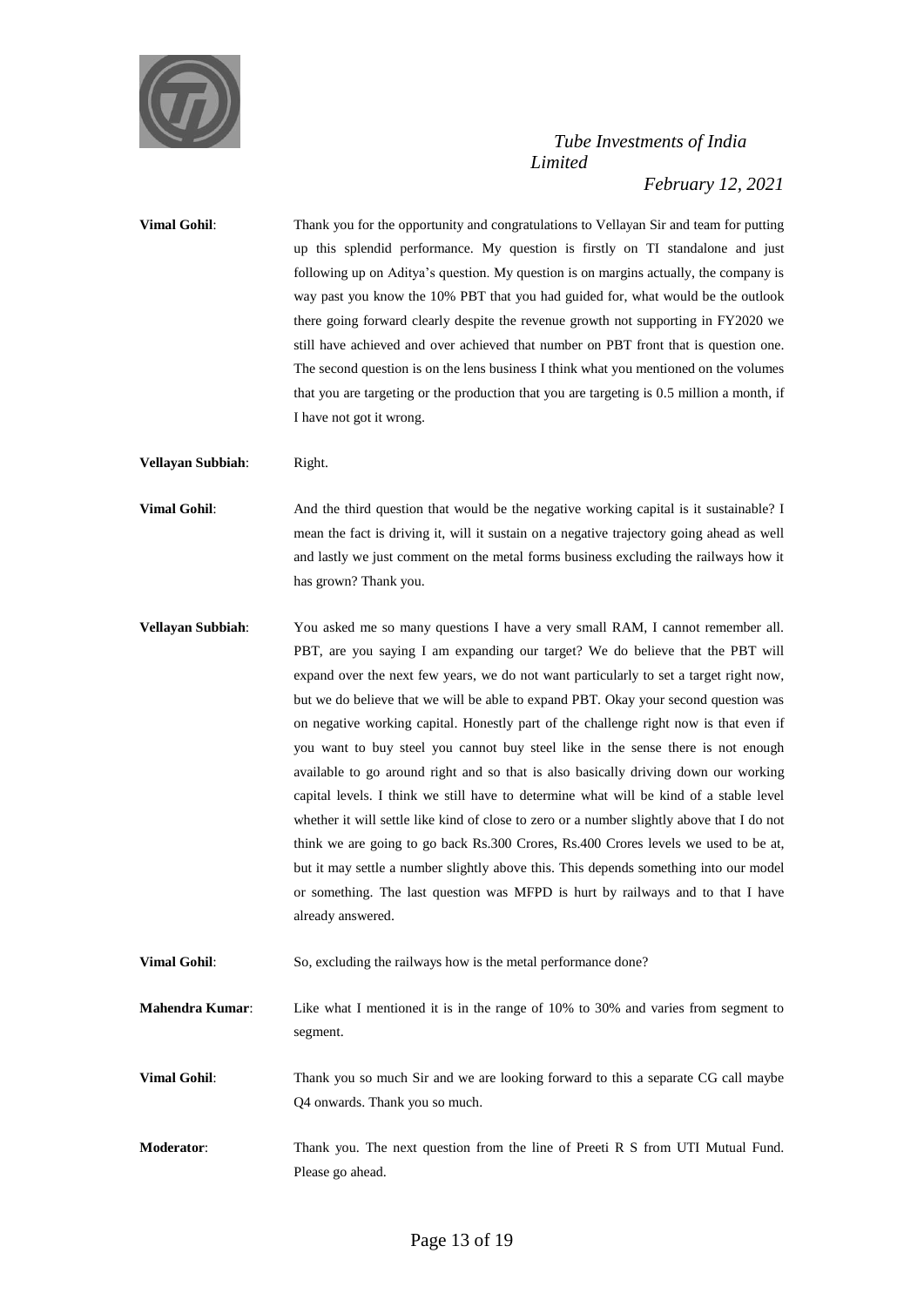

*February 12, 2021*

**Preeti R** S: Good morning Sir. Congratulations to you and your team on this remarkable performance. Sorry this is repetitive, my question is on the **EV** business, if you could provide us a bit of background on how we doing on this business, what is the assessment of the current market size and potential, at this point of time we understand the segment is dominated by lead asset battery driven electric so and it is highly fragmented and also if you can tell our strengths and what is our advantage in these business?

**Paul:** Just to answer this question in two parts. The first part is we are basically updating on how the EV space will play out in India, so there are number of factors like what the government is doing, the EV, post COVID optimism is with what we started this endeavor one year, two year, year-and-a half-that and we looked at design, we have looked at the value proposition, we have looked at buyers, we have looked at total cost of ownership and how much we can share with the current wave and how we will get to adopt EV. We must also remember that there is a lot of environmental factors like dropping prices of battery etc., that will happen, the softening that will happen, easier for somebody to switch to EV that is how we zeroed on this and then we are in bicycle business so we raised our vision to say eco-friendly mobility and the vision got enlarged from the cycling to mobility and the eco friendly, so there is a fit of living into our vision that is we have chosen. Coming to specifics, broadly at this stage, we have done a lot of reliability tests, we have done design tests, we had consultation with our design partners and we are very hopeful that we deliver something good for the market and for our customers and thereby win over a period of time, does this answer.

**Preeti R** S: Yes Sir, and if you could highlight any synergies with the cycle business in terms of manufacturing or distribution?

**Vellayan Subbiah**: The synergy question has come up multiple point of times in the past and one of the things we said is like there is a reason why TI is kind of taking this approach right which is we want to move away if we only want to say synergy then we are going to be an auto component supplier our entire life right and honestly we do not want to be there. We want to reduce our dependence on just auto because being an auto component supplier, we feel two challenges with it. One is, it is very capital intensive and the second is very cyclical and cyclicality does not create an ability to generate consistent and constant cash flows and we do not see that as good for our company that there has to be able to deliver consistent growth over time right, so hence the same question was asked in the CG what we see as common principles right, so I think Adithya asked the question on the Japanese, Japanese lean principles, Japanese production systems and TQM, we see as applicable across businesses and we believe that is what creates leading manufacturing businesses. Our interest and intent is to basically create leading manufacturing business in the country using those principles as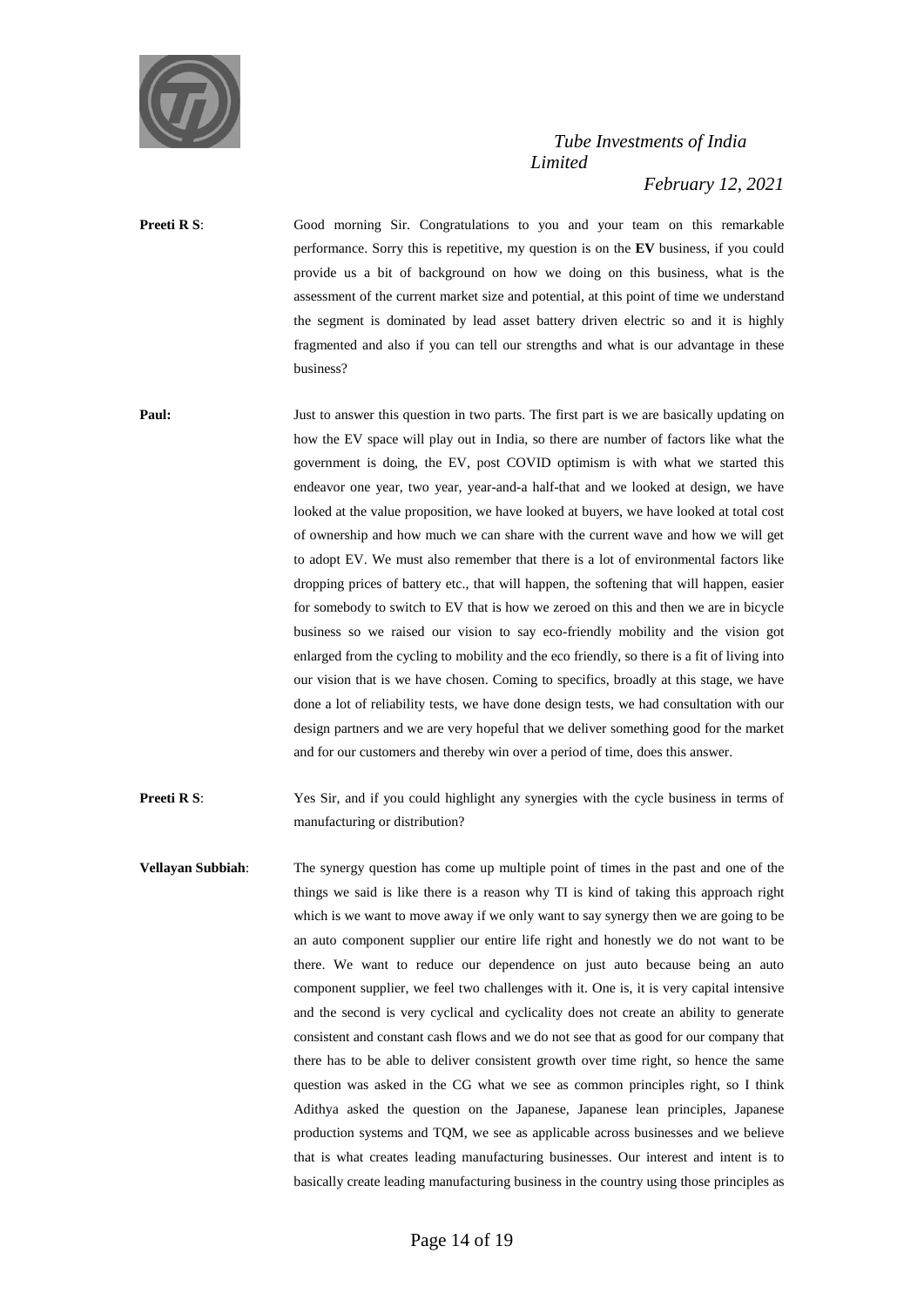

a way to compete right, using TQM and we believe that those principles are applicable across various industries.

**Preeti R S:** Good luck to you.

**Moderator**: Thank you. The next question is from the line of Anupam Gupta from IIFL Capital. Please go ahead.

**Anupam Gupta**: Vellayan Sir, two questions. Firstly on the cycle business, you said that there is a significant emphasis on exports, so just to what sort of current revenue is coming from export in terms of between the normal India business how fast is that growing and can that sustain and exports you mentioned will get twice, will get doubled in this year but can you give some picture on the domestic as well and export it separately?

**Paul:** In the bicycle business currently, the revenues coming in from exports is about 5% of the turnover. Moving forward across the next few years the way we have planned it out that it is contributing between 20% and 25% so far. We have to first to compete in the market and there are a lot of favorable headwinds that are happening in this business.

**Anupam Gupta**: Okay and the domestic business how fast is that growing is that pent up demand or do you see that sustaining?

**Paul:** Domestic demand this year has been very good in terms of this the market if you take post opening of the COVID the market has grown between 20% and 25% but if you look at a historical perspective of the domestic market it has been on that trend so obviously we will have to look at to get the growth engine export this is a big factor for us but having said that to earn the right to export I think we have to build our competitiveness and velocity and compete others and that is what Mr. Vellayan was explaining the initiatives that we are taking up with the Japanese etc., utilizing those principles that help us to be very competitive in the manufacturing space and with that then we have all the markets that we will be able to compete. So far that are looking at this export scenario, because we mostly have strong position in the domestic market as we know whether it is a tube business, whether it is cycle business we are number two.

**Anupam Gupta**: The second question for just relating to CG Power is not necessarily about how it is doing, they have given a lot of reduction in the contingent liability so the question for you is do you see any further investment from TI going into CG power for meeting any cash shortfalls for contingent liability, do you see that happening at all?

**Vellayan Subbiah**: We do not believe that there will be a need at this stage.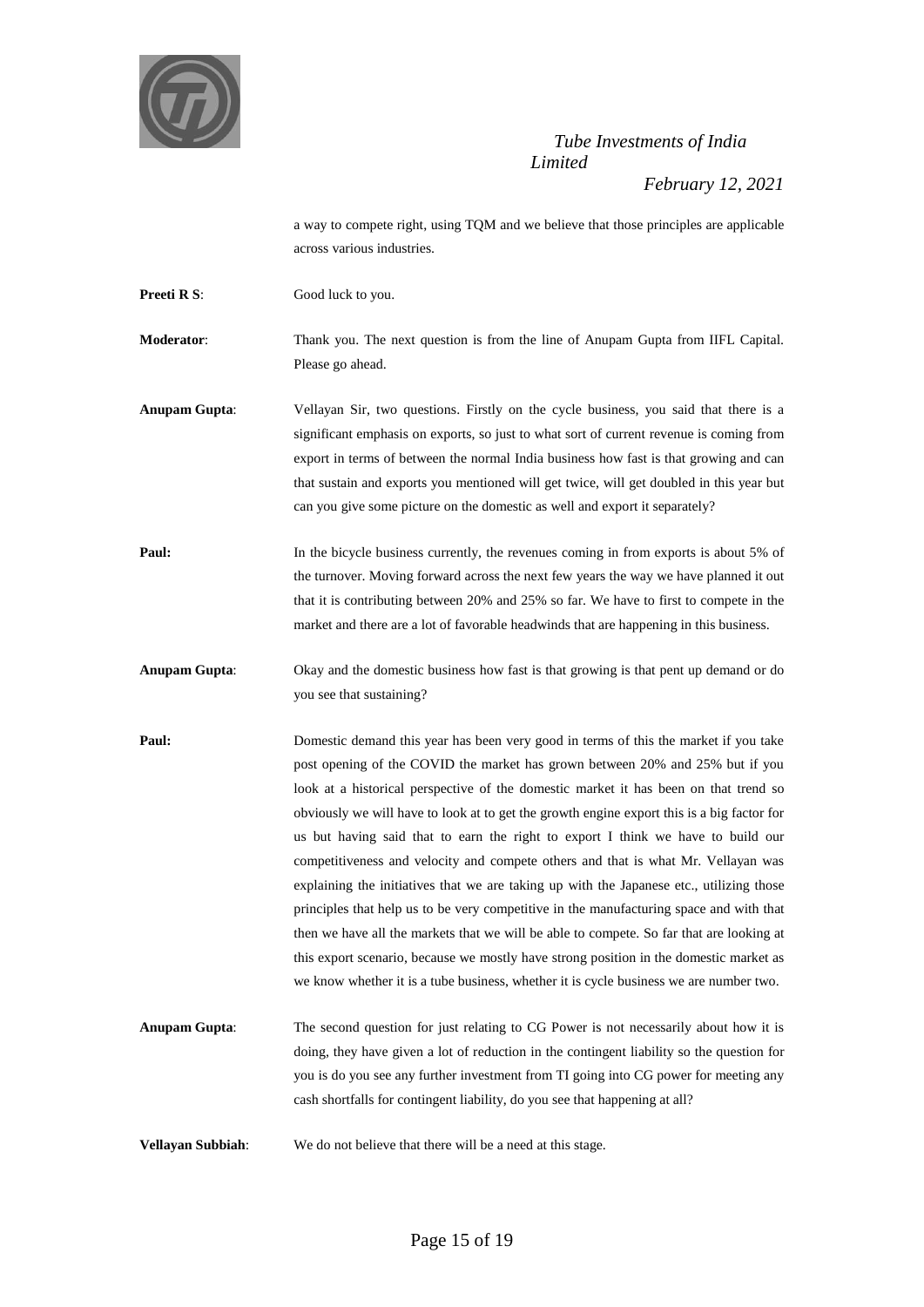

| <b>Anupam Gupta:</b>     | Okay so CG should be able to handle all the cash flows internally basically.                                                                                                                                                                                                                                                                                                                                                                                                                                                                                                                                                                                                                                                                                                                                                                                                                                                                                                                                                                             |
|--------------------------|----------------------------------------------------------------------------------------------------------------------------------------------------------------------------------------------------------------------------------------------------------------------------------------------------------------------------------------------------------------------------------------------------------------------------------------------------------------------------------------------------------------------------------------------------------------------------------------------------------------------------------------------------------------------------------------------------------------------------------------------------------------------------------------------------------------------------------------------------------------------------------------------------------------------------------------------------------------------------------------------------------------------------------------------------------|
| Vellayan Subbiah:        | Yes.                                                                                                                                                                                                                                                                                                                                                                                                                                                                                                                                                                                                                                                                                                                                                                                                                                                                                                                                                                                                                                                     |
| <b>Anupam Gupta:</b>     | Thank you.                                                                                                                                                                                                                                                                                                                                                                                                                                                                                                                                                                                                                                                                                                                                                                                                                                                                                                                                                                                                                                               |
| Moderator:               | Thank you. The next question is from the line of Kashyap Pujara an Individual<br>Investor. Please go ahead.                                                                                                                                                                                                                                                                                                                                                                                                                                                                                                                                                                                                                                                                                                                                                                                                                                                                                                                                              |
| Kashyap Pujara:          | Mr. Vellayan and team, congratulations for a great set of numbers.                                                                                                                                                                                                                                                                                                                                                                                                                                                                                                                                                                                                                                                                                                                                                                                                                                                                                                                                                                                       |
| Vellayan Subbiah:        | Thanks Kashyap and very pleased to see you at this end of the line actually I think you<br>all in the conference call I just want to say a big thank you to Kashyap. Kashyap has<br>been hosting our conference call from Axis for the last 10 years I believe. We are<br>actually meeting Kashyap from the other side, so Kashyap congratulations.                                                                                                                                                                                                                                                                                                                                                                                                                                                                                                                                                                                                                                                                                                      |
| Kashyap Pujara:          | Thanks. This was one of the first companies we covered when I started covering and I<br>think it has been a great journey because over time TI has gone up 10x and apart from<br>that there has been Chola financial holdings and Chola that have come out so it has<br>been a great journey over that timeframe and sure to look forward to interacting with<br>you more as I join in my new engagement next week, so look forward and congrats for<br>a great set of numbers. Mr. Vellayan I just had one question I think everything has been<br>kind of spoken about it is very encouraging to see Q3 PBT at Rs.145 Crores and in fact<br>of above Rs.100 Crores actually we are annualized run rate is any which way now<br>Rs.600 Crores and Rs.400 Crores plus and we are at 11% margin, so I think I<br>remember discussing in calls prior with you and you said that over a mid term maybe a<br>three to four year horizon aspirationally you wanted to get to that 15% mark so I hope<br>that continues and there are no changes to that plan? |
| <b>Vellayan Subbiah:</b> | Broadly like I said a lot of this is driven on operating disciplines and like I said the fact<br>that we have not been able to get some of the Japanese in here and there is a lot for us<br>to learn from them and we still have to learn a lot more so our belief is that we are able<br>to apply those principles and maintain these high levels of disciplines that are needed,<br>we will be able to get to those numbers right I mean so that continues to be our belief.                                                                                                                                                                                                                                                                                                                                                                                                                                                                                                                                                                          |
| Kashyap Pujara:          | Great, thank you Sir and wish you guys all the best and look forward to being in touch<br>with you.                                                                                                                                                                                                                                                                                                                                                                                                                                                                                                                                                                                                                                                                                                                                                                                                                                                                                                                                                      |
| Moderator:               | Thank you. The next question is from the line of Rohit Ohri from Progressive Shares.<br>Please go ahead.                                                                                                                                                                                                                                                                                                                                                                                                                                                                                                                                                                                                                                                                                                                                                                                                                                                                                                                                                 |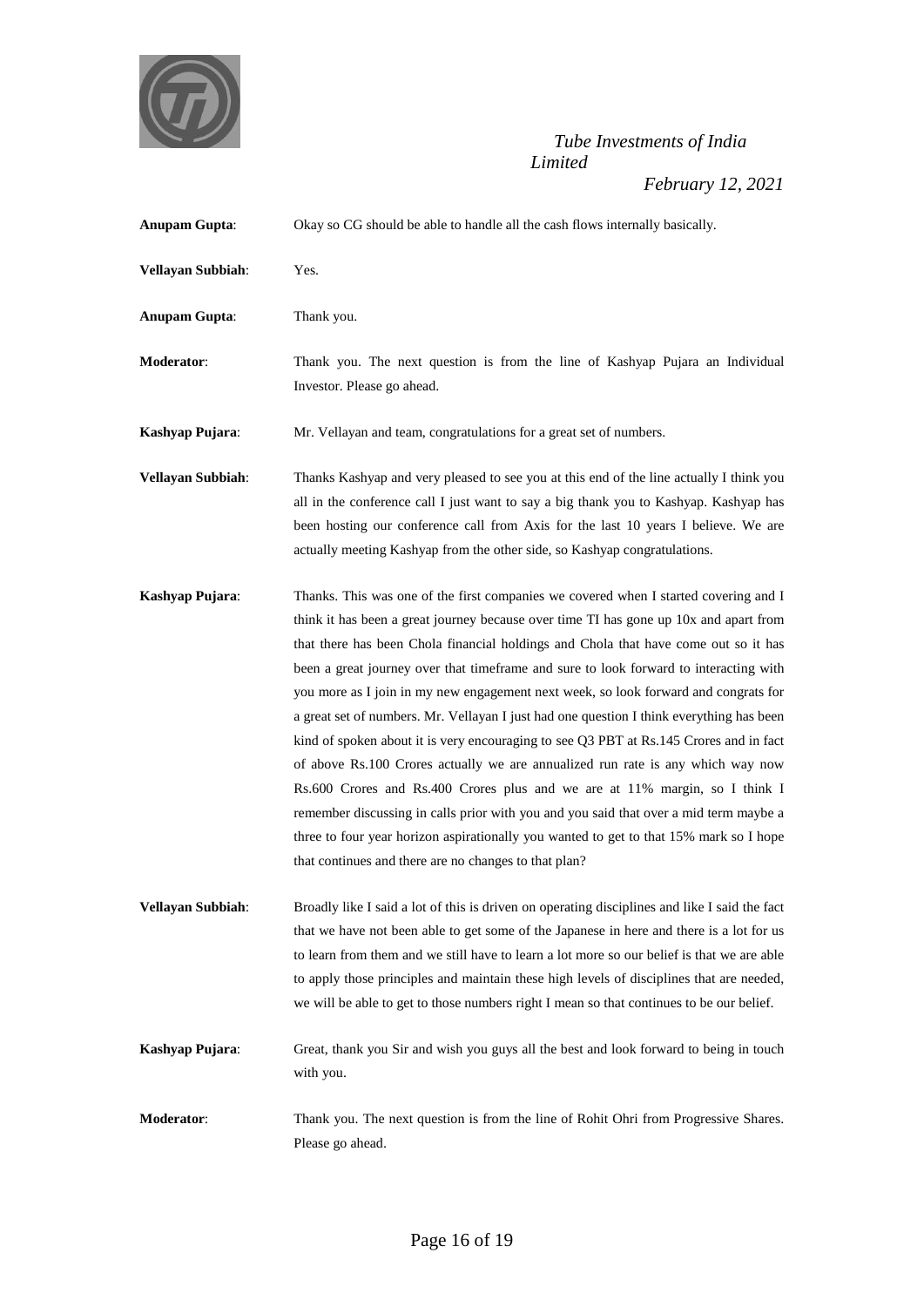

- **Rohit Ohri:** Couple of questions for Shanthi just wanted an update last time when we spoke we were talking about our capex plan that is the growth capacity of Rs.15 Crores, Rs.20 Crores for Shanthi, so any developments or how much of the intended amount has been spent for capex?
- **Mahendra Kumar:** There is nothing significant because of this COVID impact and all, a lot of deferral has happened so now the capex will now happen between Q4 and may be Q3 of next year to spread over the next four quarters.
- **Rohit Ohri:** All right, you were at the evaluation stage for some robotic processing for Shanthi so any development in that case?
- **Vellayan Subbiah**: Very, very earlier, we do not think we have discussed this, are you talking about IoT, something about robotic figures, I do not think we ever discussed it publicly and it is very, very early.
- **Rohit Ohri:** Okay and in terms of the pending order book which Shanthi is having which gives the visibility of around 9 to 10 months from today. In next two years or so do you think Shanthi will be able to do EBITDA margins of 20% or so?
- **Vellayan Subbiah**: Again we do not give forward looking guidance especially on Shanthi, I do not think so.
- **Rohit Ohri:** Okay, last question Shanthi has been accumulating quite a lot of cash which is in the form of FD I believe, so are you building the watches for Shanthi then?
- **Vellayan Subbiah**: Again right, Shanthi had accumulated cash in the past and had done buy back at that point, so we continue to see what to do with the cash, whether to spend it on that company or pull back to parent, something which we will continue to evaluate over time.
- **Rohit Ohri**: So, it is not that you will be going for incremental dividends and reward the shareholders?
- **Vellayan Subbiah**: Please do not draw me into this.
- **Rohit Ohri:** Shanthi has done quite a lot of from around Rs.30 Crores to Rs.45 Crores odd in last six months that is why I am asking that is what the Shanthi intend to do with the money that is lying?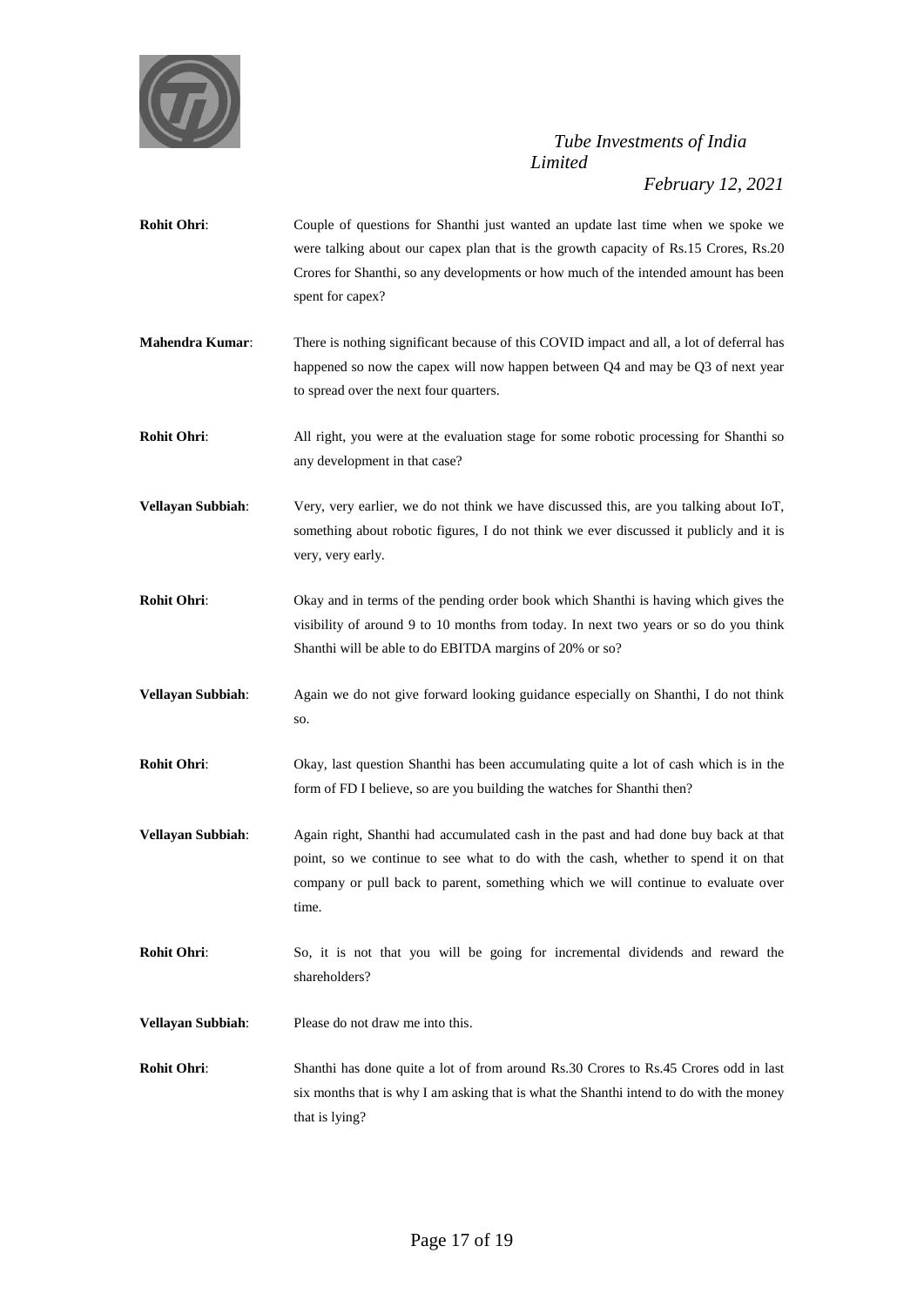

*February 12, 2021*

**Vellayan Subbiah:** We will continue to evaluate at a Shanthi's perspective like all independent public companies do. So, we continue to evaluate at a Shanthi level like cash kind of use it or something else or to bring some of that to the parent. **Rohit Ohri:** Okay, thanks a lot. **Moderator**: Thank you. The next question is from the line of Susmit Patodia from Motilal Oswal AMC. Please go ahead. **Susmit Patodia:** This is the question for Mr. Paul actually. Mr. Paul if you could give us like three, four year vision excluding the EV can this business be like Rs.1500 Crores revenue business nearly double digit margin, is that possible? **Paul**: Yes. **Vellayan Subbiah:** You are talking about EV or cycle I could not hear you. **Susmit Patodia**: Cycles. **Paul:** It is difficult to give again a forward looking prediction, but all I can say that we are pretty up beat in terms of the future looking at India plus you know some countries in the globe with the favorable movement combined together. We believe that we will be in a position to deliver and sustain our performance is what I can say and also with the introduction of our approach towards some of these Japanese philosophies should help us improve the velocity in which we do things and the way we manage the business. The sustainability that we can get out of it and this combined formula coupled with talent management, I think what Mr. Vellayan alluded to will help us to get results over the future, that is what we are working towards. **Susmit Patodia:** Thank you. **Moderator**: Thank you. The next question is from the line of Raunak Vora an Individual Investor. Please go ahead. **Raunak Vora:** Can you just explain the terms that you were using in the call earlier TI-1, TI-2, TI-3 I am just new to the company? **Vellayan Subbiah**: This is there if you are going to our transcript, we have been using these for long time, TI-1 refers to the four existing divisions in the company, TI-2 refers to what we call more venture capital lead approach to growth like our expansion into lenses or the electric three wheeler business and TI-3 refers to more what I would call an operational theme on growth through acquisition and CG is an example.